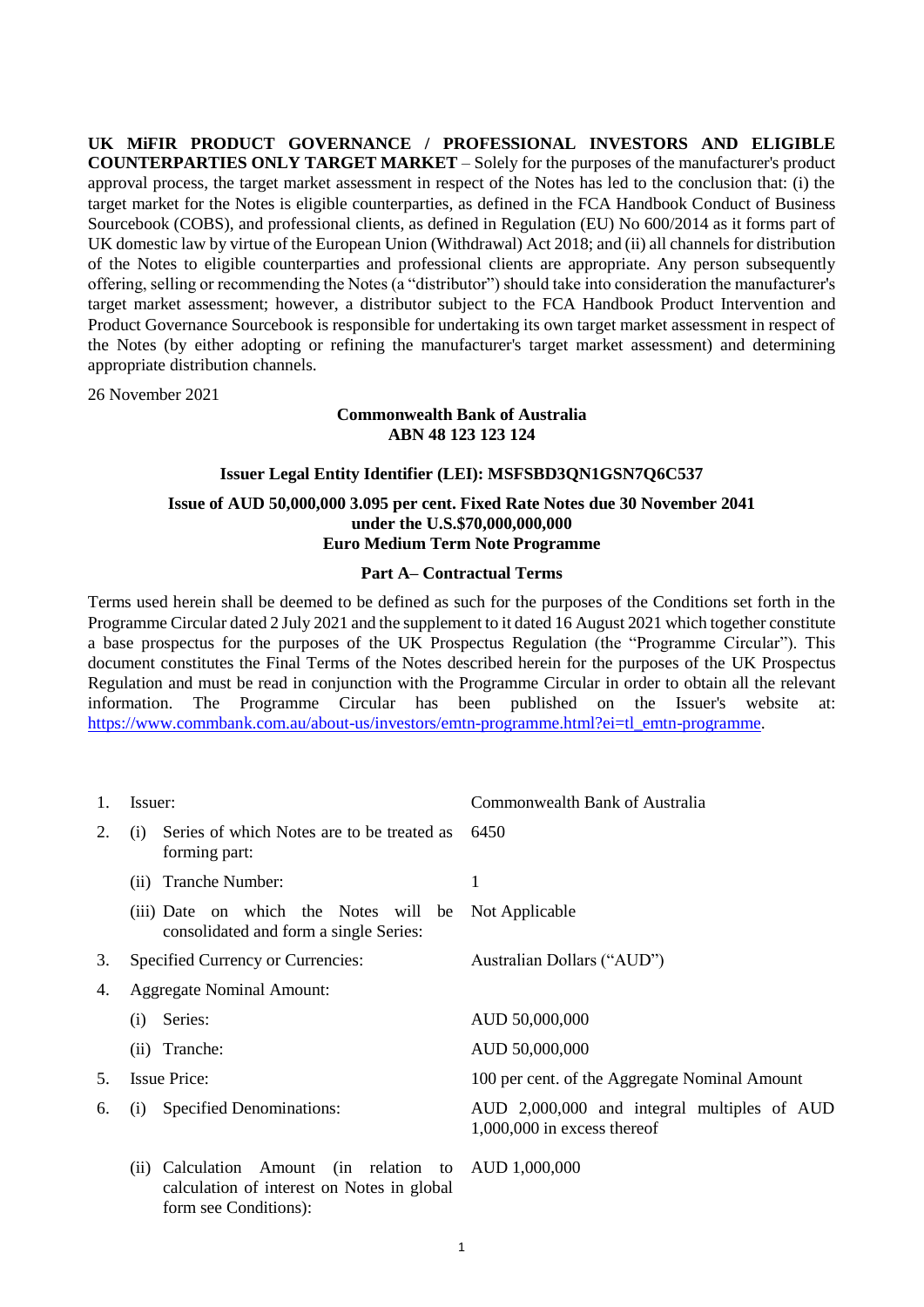<span id="page-1-0"></span>

| 7. | (i)                         | <b>Issue Date:</b>                                                                                                                      | 30 November 2021                                                                                                                                                |
|----|-----------------------------|-----------------------------------------------------------------------------------------------------------------------------------------|-----------------------------------------------------------------------------------------------------------------------------------------------------------------|
|    |                             | (ii) Interest Commencement Date:                                                                                                        | <b>Issue Date</b>                                                                                                                                               |
| 8. |                             | <b>Maturity Date:</b>                                                                                                                   | 30 November 2041                                                                                                                                                |
| 9. |                             | <b>Interest Basis:</b>                                                                                                                  | 3.095 per cent. Fixed Rate<br>(see paragraph 13 below)                                                                                                          |
|    |                             | 10. Redemption/Payment Basis:                                                                                                           | Subject to any purchase and cancellation or early<br>redemption, the Notes will be redeemed on the<br>Maturity Date at 100 per cent. of their nominal<br>amount |
|    |                             | 11. Change of Interest Basis:                                                                                                           | Not Applicable                                                                                                                                                  |
|    |                             | 12. Put/Call Options:                                                                                                                   | Not Applicable                                                                                                                                                  |
|    |                             | PROVISIONS RELATING TO INTEREST (IF ANY) PAYABLE                                                                                        |                                                                                                                                                                 |
|    |                             | 13. Fixed Rate Note Provisions                                                                                                          | Applicable                                                                                                                                                      |
|    | (i)                         | Rate of Interest:                                                                                                                       | 3.095 per cent. per annum payable annually in arrear                                                                                                            |
|    |                             | (ii) (A) Interest Payment Date(s):                                                                                                      | 30 November in each year, commencing on 30<br>November 2022 up to and including the Maturity<br>Date                                                            |
|    | (B) Fixed Interest Periods: |                                                                                                                                         | Unadjusted                                                                                                                                                      |
|    | (iii)                       | Fixed Coupon Amount(s) for Notes in<br>definitive form (and in relation to Notes<br>in global form see Conditions):                     | Not Applicable                                                                                                                                                  |
|    | (iv)                        | <b>Business Day Convention:</b>                                                                                                         | Not Applicable                                                                                                                                                  |
|    | (v)                         | <b>Additional Business Centre(s):</b>                                                                                                   | Not Applicable                                                                                                                                                  |
|    | (vi)                        | Calculation to be on a Calculation<br><b>Amount Basis:</b>                                                                              | Not Applicable                                                                                                                                                  |
|    | (vii)                       | <b>Broken</b><br>Amount(s)<br>for<br><b>Notes</b><br>in<br>definitive form (and in relation to Notes<br>in global form see Conditions): | Not Applicable                                                                                                                                                  |
|    |                             | (viii) Day Count Fraction:                                                                                                              | 30/360, unadjusted                                                                                                                                              |
|    | (ix)                        | Determination Date(s):                                                                                                                  | Not Applicable                                                                                                                                                  |
|    |                             | 14. Floating Rate Note Provisions                                                                                                       | Not Applicable                                                                                                                                                  |
|    |                             | 15. Zero Coupon Note Provisions                                                                                                         | Not Applicable                                                                                                                                                  |
|    |                             | PROVISIONS RELATING TO REDEMPTION                                                                                                       |                                                                                                                                                                 |
|    | 16. Issuer Call:            |                                                                                                                                         | Not Applicable                                                                                                                                                  |
|    | 17. Investor Put:           |                                                                                                                                         | Not Applicable                                                                                                                                                  |
|    |                             | 18. Final Redemption Amount:                                                                                                            | AUD 1,000,000 per Calculation Amount                                                                                                                            |
|    | 19. Early<br>default:       | Redemption<br>Amount<br>payable<br>on<br>redemption for taxation reasons or on event of                                                 | Condition 6(f) shall apply                                                                                                                                      |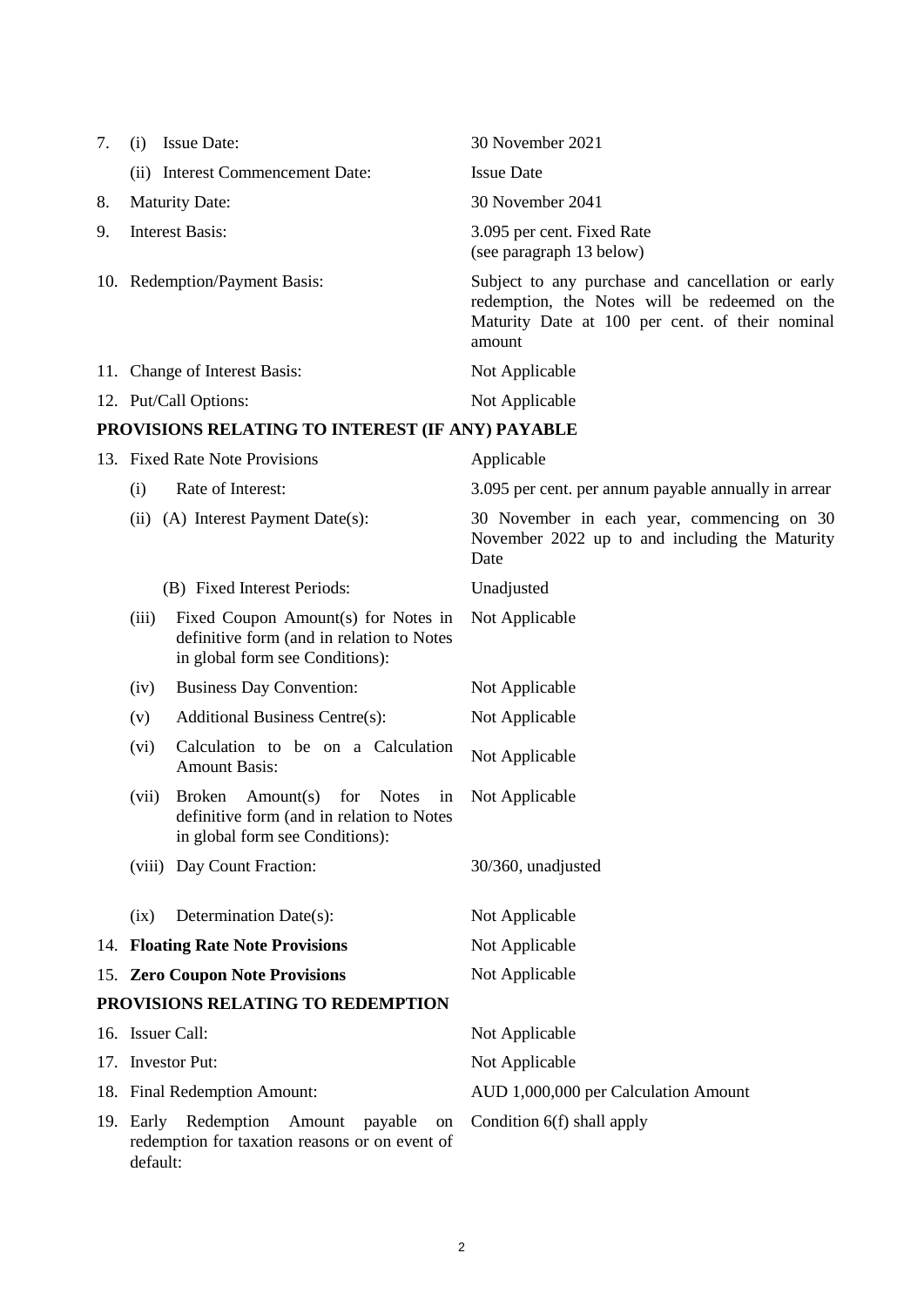### **GENERAL PROVISIONS APPLICABLE TO THE NOTES**

| 20. Form of Notes:                                                      | <b>Bearer Notes:</b><br>Temporary Bearer Global Note exchangeable for a<br>Permanent Bearer Global Note which is exchangeable<br>for Definitive Notes upon an Exchange Event |
|-------------------------------------------------------------------------|------------------------------------------------------------------------------------------------------------------------------------------------------------------------------|
| 21. Payment Business Day Convention                                     | Modified Following Business Day Convention                                                                                                                                   |
| 22. Additional Financial Centre(s):                                     | London and Sydney                                                                                                                                                            |
| 23. Talons for future Coupons to be attached to<br>Definitive Notes:    | N <sub>o</sub>                                                                                                                                                               |
| PROVISIONS APPLICABLE TO RMB NOTES                                      |                                                                                                                                                                              |
| 24. RMB Currency Event:                                                 | Not Applicable                                                                                                                                                               |
| 25. Spot Rate (if different from that set out in<br>Condition 7(1)):    | Not Applicable                                                                                                                                                               |
| 26. Party responsible for calculating the Spot Rate:                    | Not Applicable                                                                                                                                                               |
| 27. Relevant Currency (if different from that in<br>Condition $7(l)$ ): | Not Applicable                                                                                                                                                               |
| 28. RMB Settlement Centre(s):                                           | Not Applicable                                                                                                                                                               |
| <b>DISTRIBUTION</b>                                                     |                                                                                                                                                                              |
| 29. Additional selling restrictions:                                    | <b>Republic of Korea</b>                                                                                                                                                     |
|                                                                         | The Notes have not been and will not be registered                                                                                                                           |

with the Financial Services Commission of Korea for public offering in Korea under the Financial Investment Services and Capital Markets Act (the "FSCMA").

None of the Notes may be offered, sold and delivered directly or indirectly, or offered or sold to any person for re-offering or resale, directly or indirectly, in Korea or to any resident of Korea except as otherwise permitted under the applicable laws and regulations of Korea, including the FSCMA and the Foreign Exchange Transaction Law of Korea and the decrees and regulations thereunder (the "FETL").

For a period of one year from the issue date of the Notes, any acquirer of the Notes who was solicited to buy the Notes in Korea is prohibited from transferring any of the Notes to another person in any way other than as a whole to one transferee. Furthermore, the purchaser of the Notes shall comply with all applicable regulatory requirements (including but not limited to requirements under the FETL) in connection with the purchase of the Notes.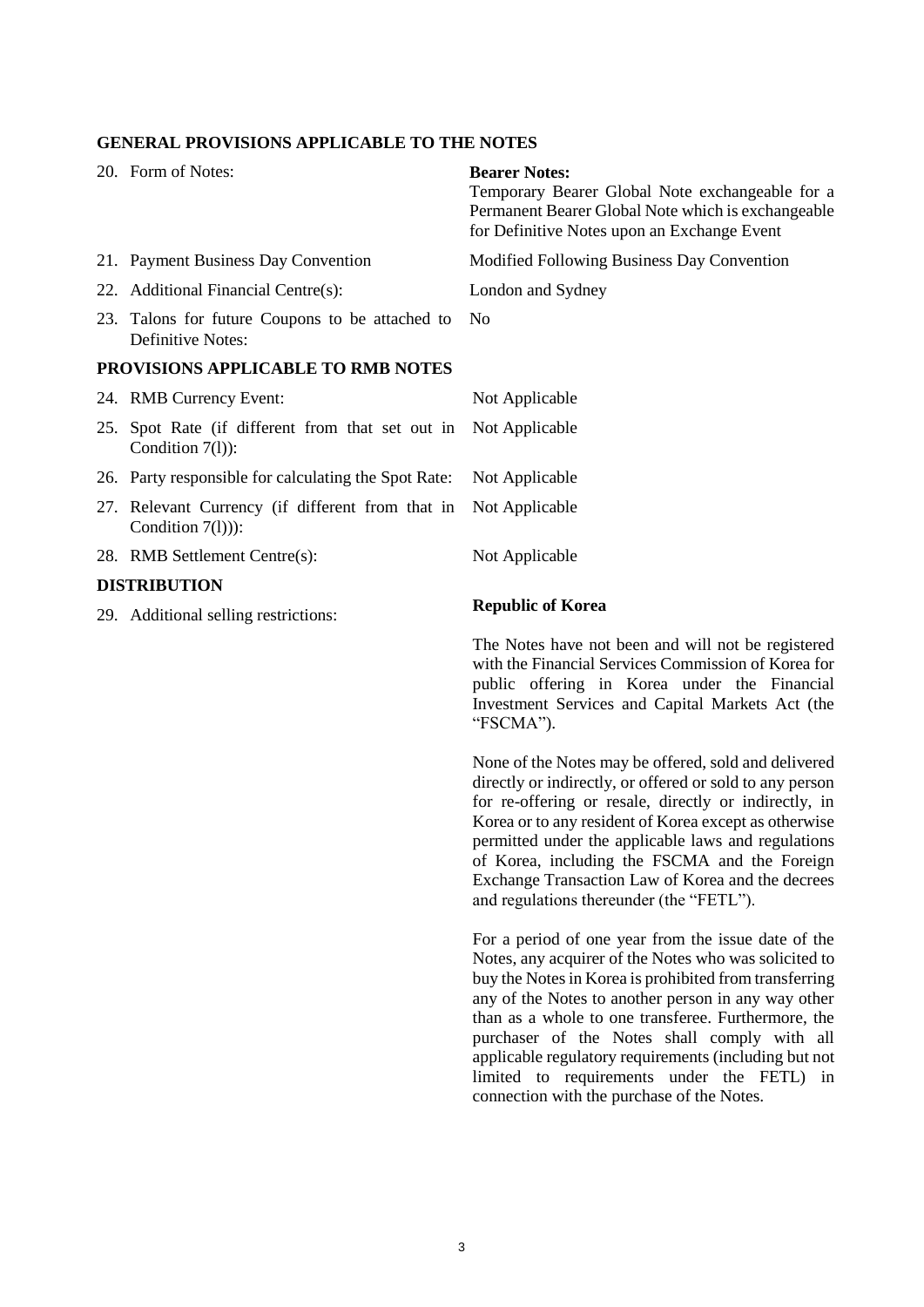Signed on behalf of **Commonwealth Bank of Australia:**

By:……………………………………….

Title: Senior Manager, Term Funding Duly authorised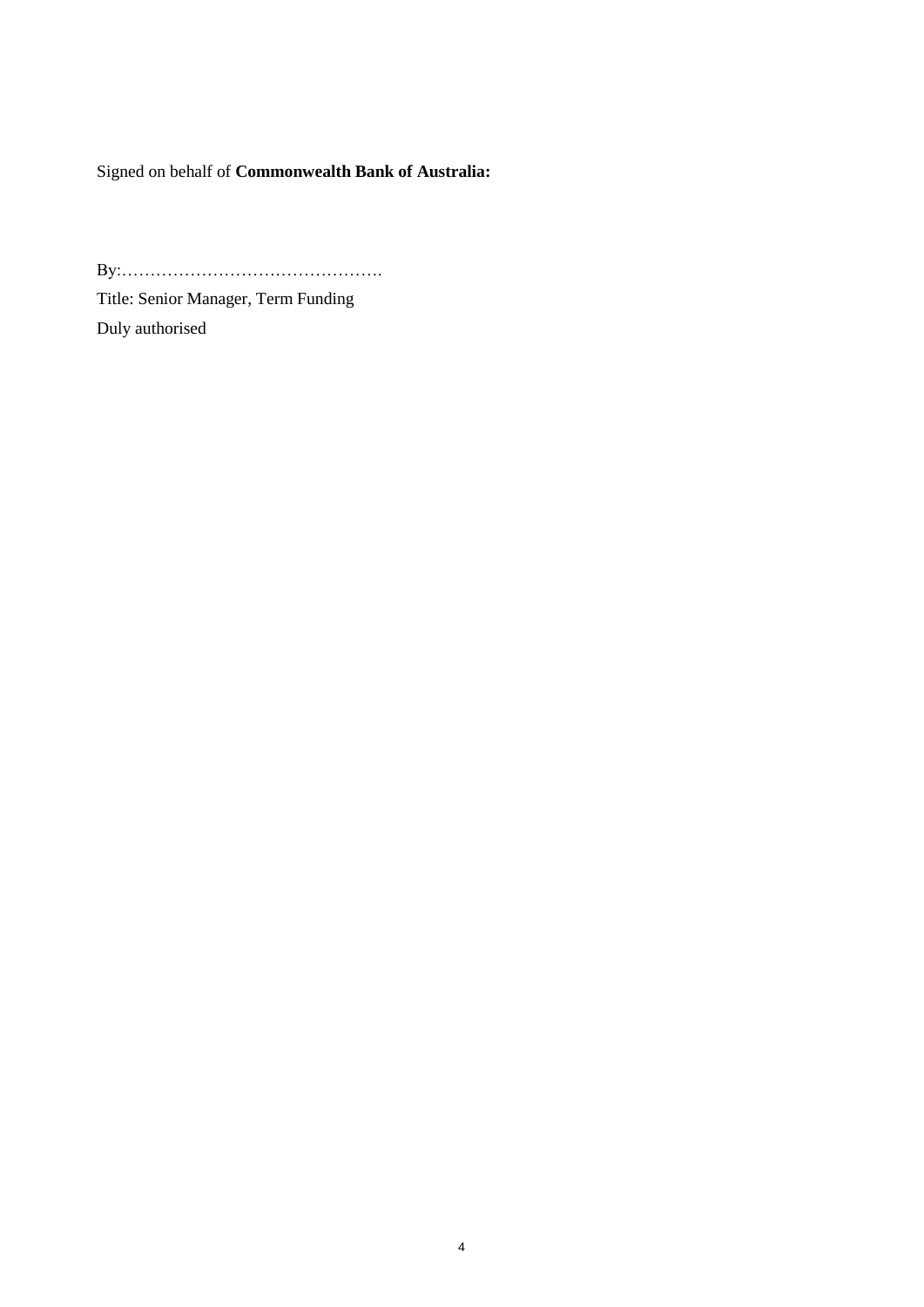#### **Part B– Other Information**

## **1. LISTING AND ADMISSION TO TRADING**

|                      | Listing and admission to trading:<br>(i)                            | Application has been made by the Issuer (or on its<br>behalf) for the Notes to be admitted to trading on the<br>London Stock Exchange's main market and, to be<br>listed on the Official List of the FCA with effect from<br>30 November 2021 |
|----------------------|---------------------------------------------------------------------|-----------------------------------------------------------------------------------------------------------------------------------------------------------------------------------------------------------------------------------------------|
|                      | (ii) Estimate of total expenses related to<br>admission to trading: | GBP 2.410                                                                                                                                                                                                                                     |
| <b>RATINGS</b><br>2. |                                                                     | The Notes to be issued are expected to be rated:                                                                                                                                                                                              |
|                      |                                                                     | Standard & Poor's (Australia) Pty. Ltd.: AA-<br>Moody's Investors Service Pty Ltd.: Aa3                                                                                                                                                       |

# **3. REASONS FOR THE OFFER AND ESTIMATED NET PROCEEDS**

- (i) Reasons for the offer: See "Use of Proceeds" in the Programme Circular
- (ii) Estimated net proceeds: AUD 50,000,000

#### **4. INTERESTS OF NATURAL AND LEGAL PERSONS INVOLVED IN THE ISSUE**

So far as the Issuer is aware, no person involved in the issue of the Notes has an interest material to the offer. The Dealer and its affiliates have engaged, and may in the future engage, in investment banking and/or commercial banking transactions with, and may perform other services for, the Issuer and its affiliates in the ordinary course of business.

| 5. |       | <b>YIELD</b> (Fixed Rate Notes and Fixed Reset<br>Notes only)<br>Indication of Yield: | 3.095 per cent. per annum<br>The yield is calculated at the Issue Date on the basis<br>of the Issue Price. It is not an indication of future<br>yield.                                                                  |
|----|-------|---------------------------------------------------------------------------------------|-------------------------------------------------------------------------------------------------------------------------------------------------------------------------------------------------------------------------|
| 6. |       | <b>OPERATIONAL INFORMATION</b>                                                        |                                                                                                                                                                                                                         |
|    | (i)   | ISIN:                                                                                 | XS2416549405                                                                                                                                                                                                            |
|    | (ii)  | Common Code:                                                                          | 241654940                                                                                                                                                                                                               |
|    | (iii) | CFI Code:                                                                             | DTFXFB, as updated, as set out on the website of the<br>Association of National Numbering Agencies<br>(ANNA) or alternatively sourced from<br>the<br>responsible National Numbering Agency<br>that<br>assigned the ISIN |
|    | (iv)  | FISN:                                                                                 | COMMNW.BK(AU)/3.095 MTN 20411202, as<br>updated, as set out on the website of the Association<br>of National Numbering Agencies (ANNA) or                                                                               |